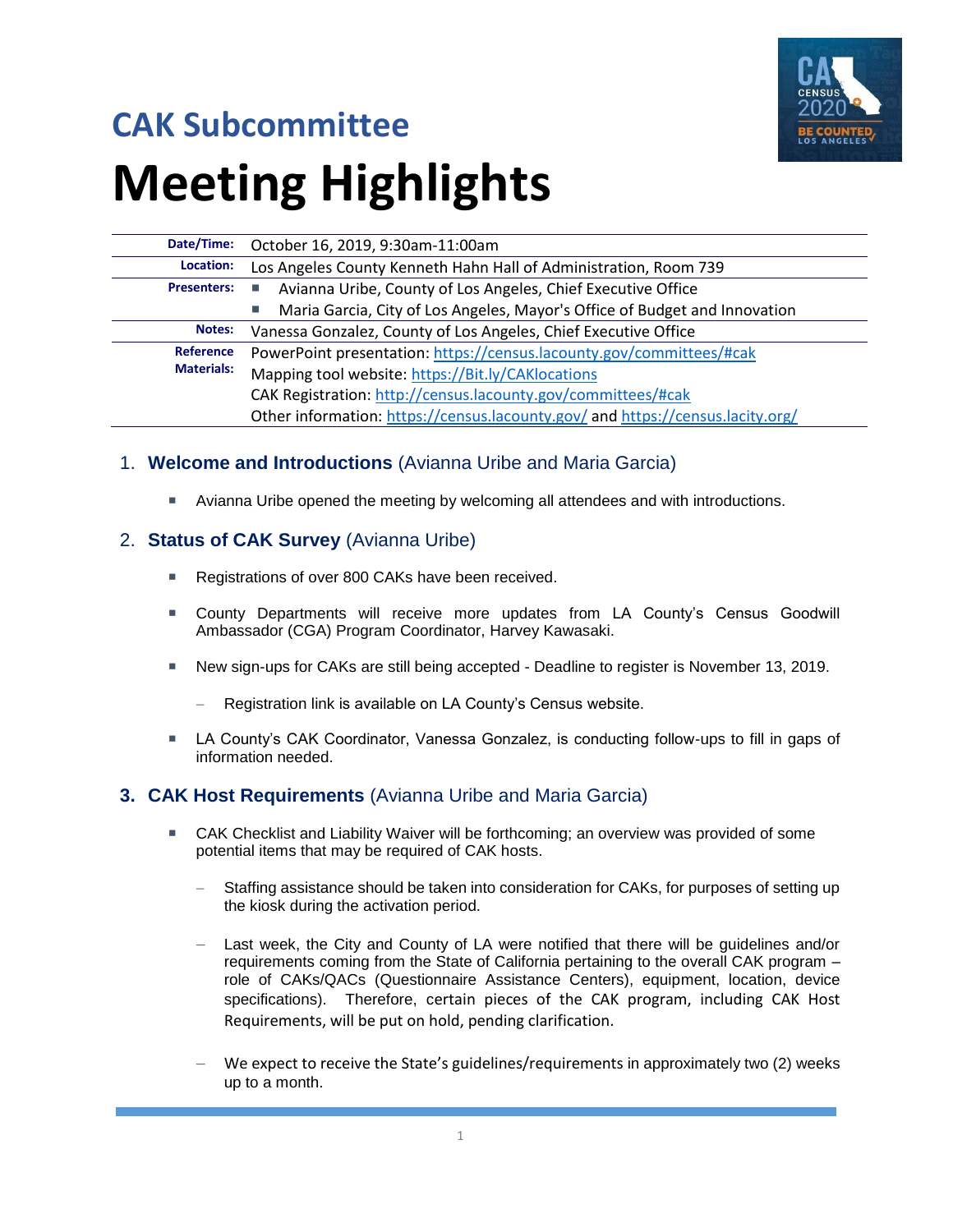

## **CAK Subcommittee Meeting Highlights**

- Cybersecurity is a strong focus for the upcoming Census, as there have recently been several cybersecurity events that have taken place across the state.
	- − We continue actively engaging in conversations with the State with the shared goal in mind: to make the Census Questionnaire secure and accessible to everyone in LA County.
	- With the internet being a new challenge for many of LA County's Hard-to-Count populations, our work to implement a Countywide CAK program will continue to push forward.
- CAK Locator Tool we continue to be committed to providing a CAK locator tool so that members of the public can find a convenient location to use a computer and other services to complete the Census questionnaire

### 4. **Updated Draft of CAK Website/Landing Page (**Maria Garcia)

- In addition to specifications we anticipate from the State that we intend on incorporating, we continue developing the CAK Website/Landing Page. Information has been translated into twelve (12) languages other than English
	- Update: The Translation Community Review Period is TBD until we receive more guidance from the State.
		- $\triangleright$  This review period will be open to all CBOs and other interested stakeholders.

### 5. **Updated Operational Timeline** (Maria Garcia)

| <b>Milestone</b>                                                | <b>Original Date(s)</b> | <b>New Date(s)</b> |
|-----------------------------------------------------------------|-------------------------|--------------------|
| Community Review for Translation of CAK<br>Website/Landing Page | 10/16/19 to 11/1/19     | TBD                |
| CAK Training #1                                                 | 12/18/19                | TBD                |
| <b>CAK Website Test Day</b>                                     | 1/8/20                  |                    |
| CAK Training #2                                                 | 2/19/20                 | TBD                |

- We will be hosting mandatory CAK trainings; however, depending on when we receive the State's CAK/QAC guidelines and/or requirements, the dates might be pushed back a month or two.
- CAK Website test day has been removed; will be done by the LA City and LA County.
- An email-blast will be sent to apprise everyone of updates on the operational timeline.